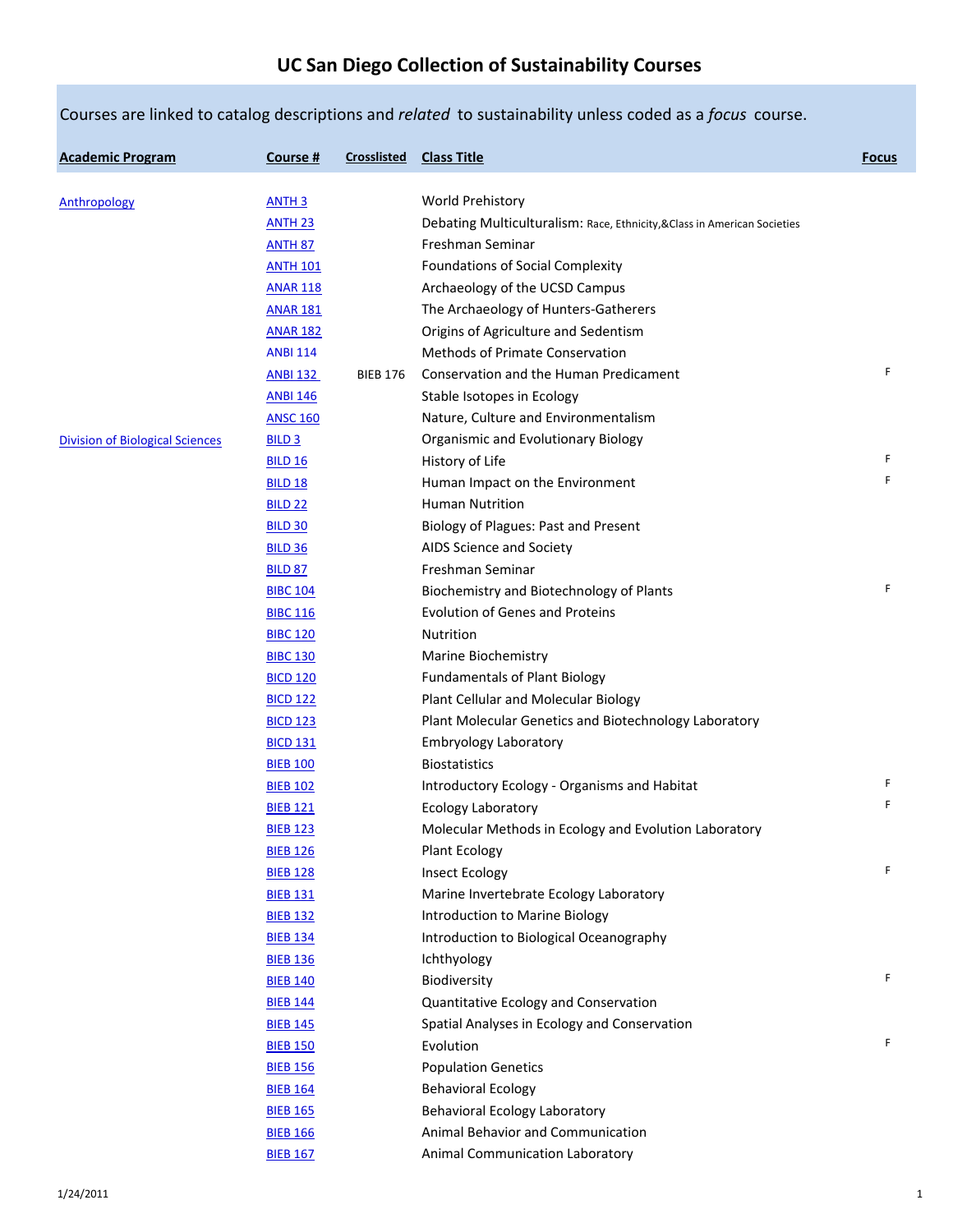| <b>Academic Program</b>             | <u>Course #</u>               | <b>Crosslisted</b> | <b>Class Title</b>                                     | <b>Focus</b> |
|-------------------------------------|-------------------------------|--------------------|--------------------------------------------------------|--------------|
|                                     | <b>BIEB 176</b>               |                    | Conservation and the Human Predicament                 | F            |
|                                     | <b>BIMM 126</b>               |                    | <b>Marine Microbiology</b>                             |              |
|                                     | <b>BIMM 127</b>               |                    | Marine Microbiology Laboratory                         |              |
|                                     | <b>BIMM 132</b>               |                    | Molecular Biology of Human Retroviruses                |              |
|                                     | <b>BIMM 134</b>               |                    | <b>Biology of Cancer</b>                               |              |
|                                     | <b>BIMM 166</b>               |                    | <b>Environmental and Molecular Toxicology</b>          |              |
|                                     | <b>BIMM 182</b>               |                    | <b>Biological Databases</b>                            |              |
|                                     | <b>BIPN 100</b>               |                    | Mammalian Physiology I                                 |              |
|                                     | <b>BIPN 102</b>               |                    | Mammalian Physiology II                                |              |
|                                     | <b>BIPN 105</b>               |                    | Animal Physiology Lab                                  |              |
|                                     | <b>BIPN 106</b>               |                    | Comparative Physiology                                 |              |
|                                     | <b>BIPN 108</b>               |                    | Physiology of Exercise                                 |              |
|                                     | <b>BGGN 204</b>               |                    | Topics in Community and Population Ecology             | F            |
|                                     | <b>BGGN 213</b>               |                    | <b>Topics in Conservation Biology</b>                  | F            |
|                                     | <b>BGGN 215</b>               |                    | Phylogenetics                                          |              |
|                                     | <b>BGGN 227</b>               |                    | <b>Graduate Topics in Plant Biology</b>                |              |
|                                     | <b>BGRD 218</b>               |                    | <b>Research Discussion in Plant Molecular Genetics</b> |              |
|                                     | <b>BGRD 220</b>               |                    | Research Discussion in Advanced Evolutionary Biology   |              |
|                                     | <b>BGRD 221</b>               |                    | Research Discussion in Behavioral Ecology              |              |
|                                     | <b>BGRD 222</b>               |                    | Research Discussion in Evolutionary Molecular Ecology  |              |
|                                     | <b>BGRD 223</b>               |                    | Research Discussion in Ecology                         |              |
|                                     | <b>BGRD 224</b>               |                    | Research Discussion in Plant Population Biology        |              |
|                                     | <b>BGRD 225</b>               |                    | Research Discussion in Genetic Variation               |              |
|                                     | <b>BGRD 226</b>               |                    | Research Discussion in Conservation                    |              |
| <b>Chemistry &amp; Biochemistry</b> | CHEM 13                       |                    | Chemistry of Life                                      |              |
|                                     | <b>CHEM 15</b>                |                    | Chemistry of the Universe                              |              |
|                                     |                               |                    | Analytical Chemistry Laboratory                        |              |
|                                     | CHEM 100A<br><b>CHEM 100B</b> |                    | <b>Fundamentals of Instrumental Analysis</b>           |              |
|                                     |                               |                    | Instrumental Analysis Laboratory                       |              |
|                                     | CHEM 100BL<br><u>CHEM 118</u> |                    | Pharmacology and Toxicology                            |              |
|                                     | CHEM 149A                     |                    | <b>Environmental Chemistry</b>                         |              |
|                                     | CHEM 149B                     |                    |                                                        |              |
|                                     |                               |                    | <b>Environmental Chemistry</b>                         |              |
|                                     | <b>Chem 151</b>               |                    | Molecules that Changed the World                       |              |
|                                     | <b>CHEM 157</b>               |                    | Bioorganic and Natural Products Chemistry              |              |
|                                     | <b>CHEM 166</b>               |                    | <b>Environmental and Molecular Toxicology</b>          |              |
|                                     | <u>CHEM 173</u>               |                    | <b>Atmospheric Chemistry</b>                           |              |
|                                     | <b>CHEM 174</b>               |                    | <b>Chemical Principles of Marine Systems</b>           |              |
|                                     | <b>CHEM 257</b>               |                    | <b>Bioorganic and Natural Products Chemistry</b>       |              |
|                                     | <b>CHEM 266</b>               |                    | <b>Environmental and Molecular Toxicology</b>          |              |
|                                     | CHEM 270A                     |                    | <b>Current Topics in Environmental Chemistry</b>       |              |
|                                     | <b>CHEM 270B</b>              |                    | <b>Current Topics in Environmental Chemistry</b>       |              |
|                                     | <b>CHEM 270C</b>              |                    | <b>Current Topics in Environmental Chemistry</b>       |              |
|                                     | <b>CHEM 273</b>               |                    | <b>Atmospheric Chemistry</b>                           |              |
| Communication                       | <u>COSF 123</u>               |                    | Communication, Dissent and Social Movement             |              |
|                                     | <b>COSF 160</b>               |                    | Political Economy/Global Consumer Culture              |              |
|                                     | <b>COSF 185</b>               |                    | Gender, Labor and Culture in the Global Economy        |              |
|                                     | <b>COCU 141A</b>              |                    | Media and Technology: Global Nature, Global Culture    |              |
|                                     | <b>COCU 141B</b>              |                    | Media and Technology: Gender and Biomedicine           |              |
|                                     | <b>COCU 145</b>               |                    | <b>Cultures of Consumption</b>                         |              |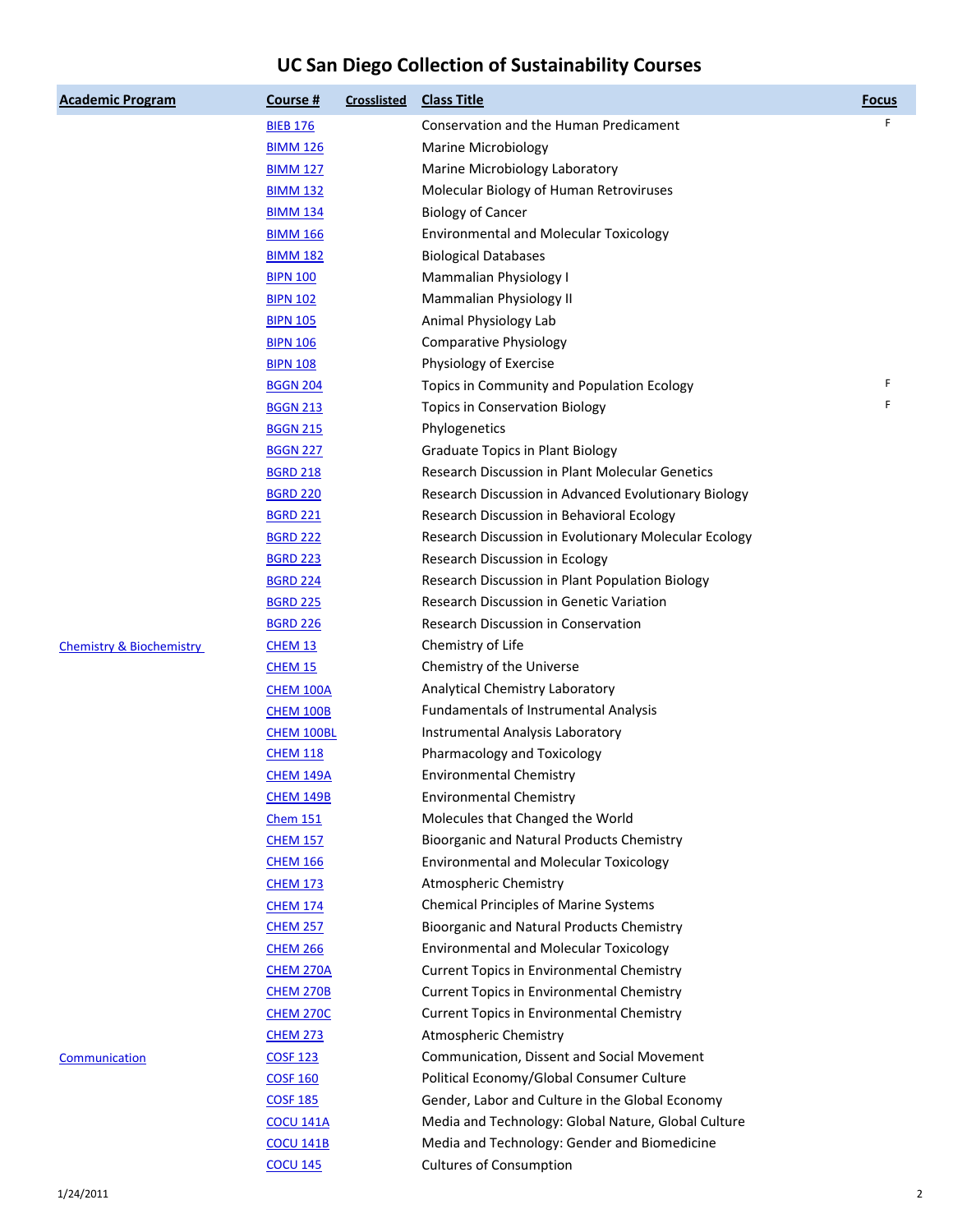| <b>Academic Program</b>                             | Course $#$       | Crosslisted     | <b>Class Title</b>                                                                               | <b>Focus</b> |
|-----------------------------------------------------|------------------|-----------------|--------------------------------------------------------------------------------------------------|--------------|
|                                                     | <b>COCU 148</b>  |                 | Communication and the Environment                                                                |              |
|                                                     | <b>COHI 135</b>  |                 | Language and Globalization                                                                       |              |
|                                                     | <b>COGR 240</b>  | <b>HIGR 273</b> | The Culture of Consumption                                                                       |              |
| <b>Economics</b>                                    | <b>ECON 130</b>  |                 | <b>Public Policy</b>                                                                             |              |
|                                                     | <b>ECON 131</b>  |                 | Economics of the Environment                                                                     |              |
|                                                     | <b>ECON 132</b>  |                 | <b>Energy Economics</b>                                                                          |              |
|                                                     | <b>ECON 133</b>  |                 | International Environmental Agreements                                                           |              |
|                                                     | <b>ECON 135</b>  | <b>USP 102</b>  | <b>Urban Economics</b>                                                                           |              |
|                                                     | <b>ECON 144</b>  |                 | <b>Economics of Conservation</b>                                                                 |              |
|                                                     | <b>ECON 145</b>  |                 | <b>Economics of Ocean Resources</b>                                                              |              |
|                                                     | <b>ECON 240</b>  |                 | <b>Economic Development</b>                                                                      |              |
|                                                     | <b>ECON 245</b>  |                 | <b>International Trade</b>                                                                       |              |
|                                                     | <b>ECON 250</b>  |                 | <b>Labor Economics</b>                                                                           |              |
|                                                     | <b>ECON 266</b>  |                 | <b>Economics of Natural Resources</b>                                                            |              |
|                                                     | <b>ECON 267</b>  |                 | Topics in Environmental and Resource Economics                                                   |              |
| [Engineering]                                       |                  |                 |                                                                                                  |              |
| <b>Bioengineering</b>                               | <b>BENG 225</b>  |                 | BioBusiness: Starting, Growing, and Harvesting a Biotech Co.                                     |              |
|                                                     | <b>BENG 247A</b> | <b>ECE 247A</b> | <b>Advanced BioPhotonics</b>                                                                     |              |
|                                                     | <b>BENG 247B</b> | <b>ECE 247B</b> | <b>Bioelectronics</b>                                                                            |              |
|                                                     | <b>BENG 247C</b> | <b>ECE 247C</b> | Bionanotechnology                                                                                |              |
| <b>Chemical Engineering</b>                         | <b>CENG 124A</b> |                 | <b>Chemical Plant and Process Design I</b>                                                       |              |
|                                                     | <b>CENG 124B</b> |                 | <b>Chemical Plant and Process Design II</b>                                                      |              |
| <b>Electrical and Computer Engineering ECE 245B</b> |                  |                 | <b>Advanced Acoustics II</b>                                                                     |              |
|                                                     | <b>ECE 245C</b>  |                 | <b>Advanced Acoustics III</b>                                                                    |              |
|                                                     | <b>ECE 247A</b>  |                 | <b>Advanced BioPhotonics</b>                                                                     |              |
|                                                     | <b>ECE 247B</b>  |                 | <b>BioElectronics</b>                                                                            |              |
| <b>Materials Science and Engineering</b>            | <u>MATS 252</u>  | <b>MAE 266</b>  | <b>Biomaterials</b>                                                                              |              |
|                                                     | <b>ECE 247C</b>  |                 | BioNanotechnology                                                                                |              |
| <b>Mechanical and Aerospace</b>                     | <b>MAE 118A</b>  |                 | Introduction to Energy Systems                                                                   |              |
| Engineering                                         | <b>MAE 118B</b>  |                 |                                                                                                  |              |
|                                                     |                  |                 | <b>Twenty-First Century Energy Technologies I</b><br>Twenty-First Century Energy Technologies II |              |
|                                                     | <b>MAE 118C</b>  |                 | The Human Earth: An Introduction to Environmental Engineering and                                |              |
|                                                     | <b>MAE 124</b>   | <b>ESYS 103</b> | Policy                                                                                           |              |
|                                                     | <b>MAE 125A</b>  |                 | Flow and Transport in the Environment                                                            |              |
|                                                     | <b>MAE 125B</b>  |                 | Fluid-Solid Interactions in Environment Engineering                                              |              |
|                                                     | <b>MAE 125C</b>  |                 | Case Studies in Environmental Engineering                                                        |              |
|                                                     | <b>MAE 126A</b>  |                 | <b>Environmental Engineering Laboratory I</b>                                                    |              |
|                                                     | <b>MAE 126B</b>  |                 | Environmental Engineering Laboratory II                                                          |              |
|                                                     | <b>MAE 127</b>   |                 | Statistical Methods for Environmental Sciences and Engineering                                   |              |
|                                                     | <b>MAE 216</b>   | SIO 213         | Ocean Turbulence and Mixing                                                                      |              |
|                                                     | <b>MAE 224B</b>  | <b>SIO 214B</b> | <b>Environmental Fluid Dynamics</b>                                                              |              |
|                                                     | <b>MAE 266</b>   | <b>MATS 252</b> | <b>Biomaterials</b>                                                                              |              |
| <b>Structural Engineering</b>                       | <b>SE 181</b>    |                 | <b>Geotechnical Engineering</b>                                                                  |              |
|                                                     | SE 182           |                 | <b>Foundation Engineering</b>                                                                    |              |
|                                                     | SE 183           |                 | <b>Engineering Geology</b>                                                                       |              |
|                                                     | SE 241           |                 | <b>Advanced Soil Mechanics</b>                                                                   |              |
|                                                     | SE 242           |                 | <b>Advanced Foundation Engineering</b>                                                           |              |
|                                                     |                  |                 |                                                                                                  |              |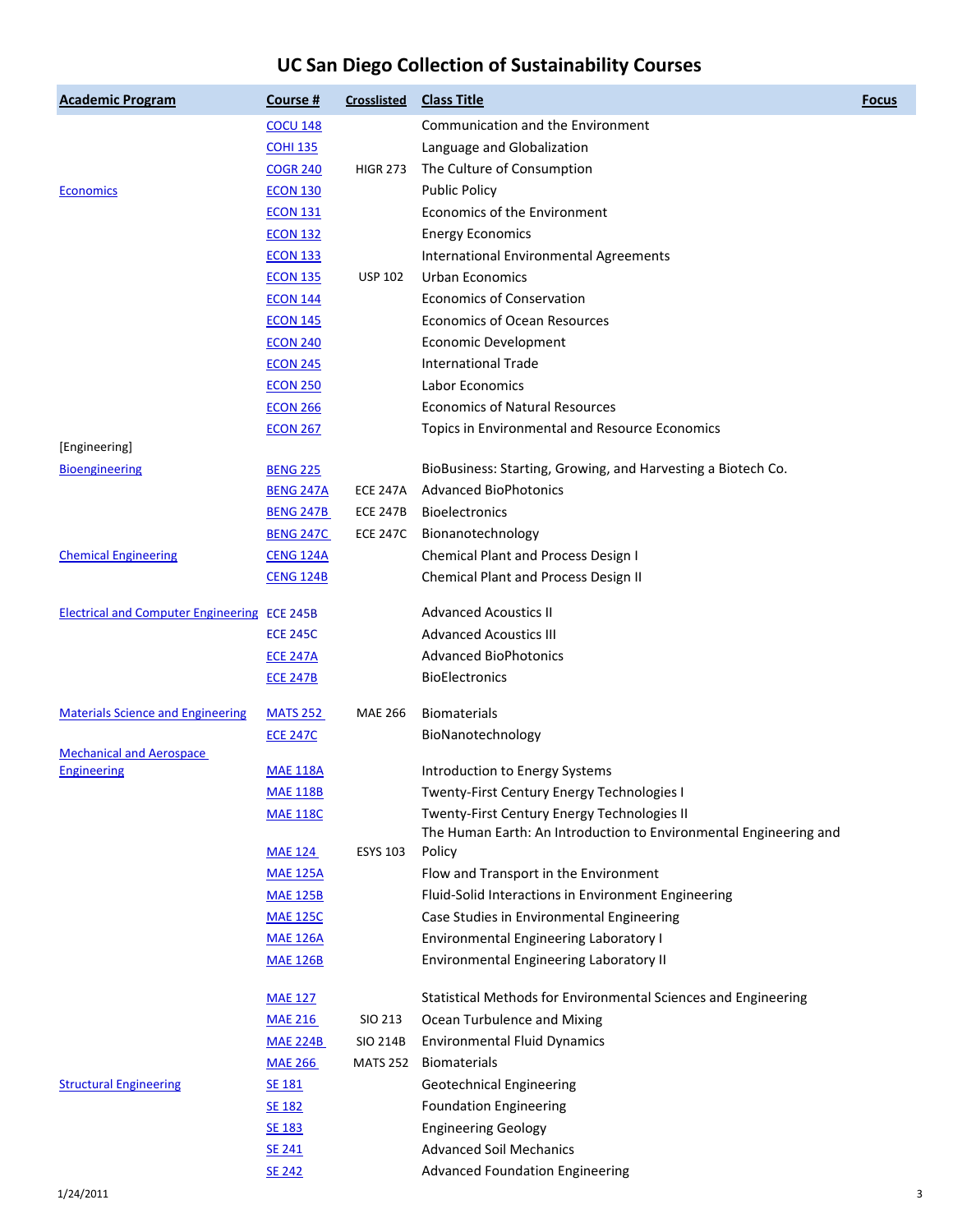| <b>Academic Program</b>                      | Course #         | <b>Crosslisted</b> | <b>Class Title</b>                                                                                                        | <b>Focus</b> |
|----------------------------------------------|------------------|--------------------|---------------------------------------------------------------------------------------------------------------------------|--------------|
|                                              | <b>SE 243</b>    |                    | Soil-Structure Interaction                                                                                                |              |
| <b>Environmental Studies</b>                 | <b>ENVR 30</b>   |                    | <b>Environmental Issues: Natural Sciences</b>                                                                             |              |
|                                              | <b>ENVR 102</b>  |                    | Selected Topics in Environmental Studies                                                                                  |              |
|                                              | <b>ENVR 110</b>  |                    | Environmental Law                                                                                                         |              |
|                                              | <b>ENVR 130</b>  |                    | <b>Environmental Issues: Social Sciences</b>                                                                              |              |
| <b>Environmental Systems</b>                 | <b>ESYS 10</b>   |                    | Introductions to Environmental Systems                                                                                    |              |
|                                              | ESYS 87          |                    | Freshman Seminar                                                                                                          |              |
|                                              | <b>ESYS 90</b>   |                    | Perspectives on Environmental Issues                                                                                      |              |
|                                              | <b>ESYS 101</b>  |                    | <b>Environmental Biology</b>                                                                                              |              |
|                                              | <b>ESYS 102</b>  |                    | The Solid and Fluid Earth                                                                                                 |              |
|                                              | <b>ESYS 103</b>  | <b>MAE 124</b>     | Environmental Challenges: Science and Solutions                                                                           |              |
|                                              | <b>ESYS 120</b>  |                    | <b>Costal Ecology</b>                                                                                                     |              |
|                                              | <b>ESYS 150</b>  |                    | <b>Environmental Perils</b>                                                                                               |              |
| <b>Ethnic Studies</b>                        | <b>ETHN 87</b>   |                    | Freshman Seminar                                                                                                          |              |
|                                              | <b>ETHN 103</b>  |                    | <b>Environmental Racism</b>                                                                                               |              |
|                                              | <b>ETHN 104</b>  |                    | Race, Space, and Segregation                                                                                              |              |
|                                              | <b>ETHN 105</b>  | <b>USP 104</b>     | Ethnic Diversity and the City                                                                                             |              |
|                                              | <b>ETHN 108</b>  |                    | Race Culture and Social Change                                                                                            |              |
|                                              | <b>ETHN 109</b>  |                    | Race and Social Movement                                                                                                  |              |
|                                              | <u>ETHN 117</u>  |                    | <b>Organic Social Movements</b>                                                                                           |              |
|                                              | <u>ETHN 142</u>  |                    | Medicine, Race, and the Global Politics of Inequality                                                                     |              |
|                                              | <b>ETHN 152</b>  |                    | Law and Civil Rights                                                                                                      |              |
| <b>History</b>                               | <b>HISC 101C</b> |                    | <b>Early Modern Science</b>                                                                                               |              |
|                                              | <b>HISC 102</b>  |                    | Technology in World History                                                                                               |              |
|                                              | <b>HISC 104</b>  |                    | History of Popular Science                                                                                                |              |
|                                              | <b>HISC 105</b>  |                    | History of Environmentalism                                                                                               |              |
|                                              | <b>HISC 108</b>  |                    | Science and Technology in the Twentieth Century                                                                           |              |
|                                              | <u>HISC 111</u>  |                    | Origins of the Atomic Age                                                                                                 |              |
|                                              | <b>HISC 114</b>  |                    | The Darwinian Legacy                                                                                                      |              |
|                                              | <b>HISC 130</b>  |                    | Technology in the Twentieth Century                                                                                       |              |
|                                              | <b>HISC 131</b>  |                    | Science, Technology, and Law                                                                                              |              |
|                                              | <b>HISC 163</b>  | <b>HISC 263</b>    | History, Science, and Politics of Climate Change                                                                          |              |
|                                              | <b>HISC 170</b>  | <b>HISC 270</b>    | Topics in the History of Science and Technology<br>Building America Technology, Culture, and the Built Environment in the |              |
|                                              | <b>HISC 172</b>  | <b>HISC 272</b>    | <b>United States</b>                                                                                                      |              |
|                                              | <b>HIUS 147</b>  | <b>USP 165</b>     | History of the American Suburb                                                                                            |              |
|                                              | <b>HIUS 148</b>  | <b>USP 103</b>     | The American City in the Twentieth Century                                                                                |              |
|                                              | <b>HIUS 162</b>  | <b>HIUS 262</b>    | The American West                                                                                                         |              |
|                                              | <b>HIGR 237</b>  |                    | Topics in the History of Ocean Sciences                                                                                   |              |
|                                              | <b>HIGR 273</b>  | <b>COGR 240</b>    | The Culture of Consumption                                                                                                |              |
|                                              | <b>HITO 192</b>  |                    | <b>Biology and Society</b>                                                                                                |              |
| <b>School of International Relations and</b> |                  |                    |                                                                                                                           |              |
| <b>Pacific Studies</b>                       | <b>IRCO 400</b>  |                    | <b>Policy-Making Process</b>                                                                                              |              |
|                                              | <b>IRCO 410</b>  |                    | <b>International Politics and Security</b>                                                                                |              |
|                                              | <b>IRCO 412</b>  |                    | Globalization, the World System, and the Pacific                                                                          |              |
|                                              | <b>IRCO 461</b>  |                    | Business and Government in the Global Economy                                                                             |              |
|                                              | <b>IRGN 401</b>  |                    | <b>Ethnic Conflict</b>                                                                                                    |              |
|                                              | <b>IRGN 407</b>  |                    | <b>Policy Implementation Process</b>                                                                                      |              |
|                                              | <b>IRGN 413</b>  |                    | Corporate Strategy and the Environment                                                                                    |              |
|                                              | <b>IRGN 429</b>  |                    | The Globalization of Production                                                                                           |              |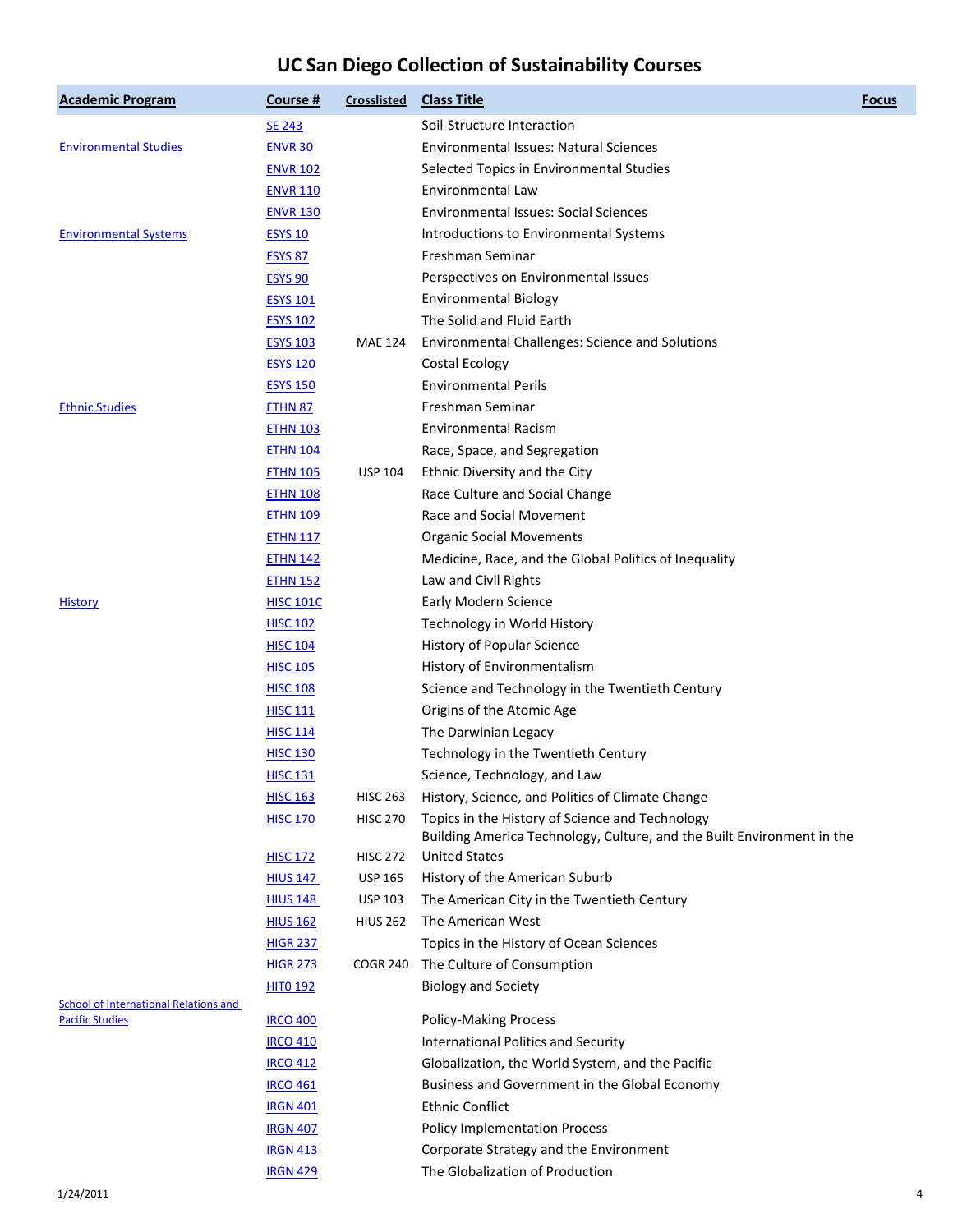| <b>Academic Program</b>          | Course #           | Crosslisted        | <b>Class Title</b>                                   | <b>Focus</b> |
|----------------------------------|--------------------|--------------------|------------------------------------------------------|--------------|
|                                  | <b>IRGN 432</b>    |                    | Immigration and Immigration Policy                   |              |
|                                  | <b>IRGN 441</b>    |                    | WTO and the Law                                      |              |
|                                  | <b>IRGN 448</b>    |                    | Civil Society and Development                        |              |
|                                  | <b>IRGN 451</b>    |                    | <b>Economic Development</b>                          |              |
|                                  | <b>IRGN 457</b>    |                    | Cost Benefit Analysis                                |              |
|                                  | <b>IRGN 458</b>    |                    | International Environmental Policy and Politics      |              |
|                                  | <b>IRGN 459</b>    |                    | <b>Conflict Resolution of Environmental Issues</b>   |              |
|                                  | <b>IRGN 465</b>    |                    | Management of Non-Profit Organizations               |              |
|                                  | <b>IRGN 487</b>    |                    | <b>Applied Environmental Economics</b>               |              |
|                                  | <b>IRGN 490</b>    |                    | Special Topics in Pacific International Affairs      |              |
|                                  | <b>IRGN 206</b>    |                    | Corporate Strategy and the Environment               |              |
|                                  | <b>IRGN 241</b>    |                    | WTO and the Law                                      |              |
|                                  | <b>IRGN 257</b>    |                    | Cost Benefit Analysis                                |              |
|                                  | <b>IRGN 258</b>    |                    | International Environmental Policy and Politics      |              |
|                                  | <b>IRGN 259</b>    |                    | <b>Conflict Resolution of Environmental Issues</b>   |              |
|                                  | <b>IRGN 289</b>    |                    | <b>Applied Environmental Economics</b>               |              |
| <b>International Studies</b>     | <b>INTL 102</b>    |                    | Economics, Politics and International Change         |              |
| Literature                       | <b>LTWR 122</b>    |                    | Writing for the Sciences                             |              |
|                                  | <b>LTWL 165</b>    |                    | Literature and the Environment                       |              |
| Philosophy                       | PHIL <sub>27</sub> | POLI <sub>27</sub> | <b>Ethics and Society</b>                            |              |
|                                  | <b>PHIL 148</b>    |                    | Philosophy of the Environment                        |              |
|                                  | <b>PHIL 164</b>    |                    | <b>Technology and Human Values</b>                   |              |
| <b>Physics</b>                   | PHYS <sub>8</sub>  |                    | Physics of Everyday Life                             |              |
|                                  | <b>PHYS 12</b>     |                    | Energy and the Environment                           |              |
|                                  | <b>PHYS 251</b>    |                    | High-Energy Physics Seminar                          |              |
| <b>Political Science</b>         | <b>POLI 13</b>     |                    | Power and Justice                                    |              |
|                                  | POLI <sub>27</sub> | PHIL <sub>27</sub> | <b>Ethics and Society</b>                            |              |
|                                  | <b>POLI 87</b>     |                    | Freshman Seminar                                     |              |
|                                  | <b>POLI 100E</b>   |                    | <b>Interest Group Politics</b>                       |              |
|                                  | <b>POLI 102E</b>   | <b>USP 107</b>     | <b>Urban Politics</b>                                |              |
|                                  | <b>POLI 103A</b>   | <b>USP 109</b>     | <b>California Government and Politics</b>            |              |
|                                  | <b>POLI 103B</b>   | <b>USP 113</b>     | Politics and Policymaking in Los Angeles             |              |
|                                  | <b>POLI 103C</b>   | <b>USP 115</b>     | Politics and Policymaking in San Diego               |              |
|                                  | <b>POLI 120K</b>   |                    | Politics of Developing Countries                     |              |
|                                  | <b>POLI 125</b>    |                    | The Politics of Conservation in Developing Countries |              |
|                                  | <b>POLI 125A</b>   |                    | Communities and the Environment                      |              |
|                                  | <b>POLI 138D</b>   |                    | Special Topics in Comparative Politics               |              |
|                                  | <b>POLI 144E</b>   |                    | Politics of International Trade                      |              |
|                                  | <b>POLI 144F</b>   |                    | Politics of International Trade and Finance          |              |
|                                  | <b>POLI 160AA</b>  | <b>USP 101</b>     | Introduction to Policy Analysis                      |              |
|                                  | <b>POLI 160AB</b>  |                    | Introduction to Policy Analysis                      |              |
|                                  | <b>POLI 162</b>    |                    | <b>Environmental Policy</b>                          |              |
|                                  | <b>POLI 165</b>    |                    | Special Topics: Policy Analysis                      |              |
|                                  | <b>POLI 168</b>    |                    | Policy Assessment                                    |              |
|                                  | <b>POLI 231E</b>   |                    | Politics of Development                              |              |
| Psychology                       | <b>PSYC 130</b>    | <b>PSYC 258</b>    | Delay of Gratification                               |              |
| <b>Rady School of Management</b> | <b>MGT 166</b>     |                    | <b>Business Ethics and Corporate Responsibility</b>  |              |
| Science, Technology, and Public  |                    |                    |                                                      |              |
| <b>Affairs</b>                   | <b>STPA 35</b>     |                    | Society and the Sea                                  |              |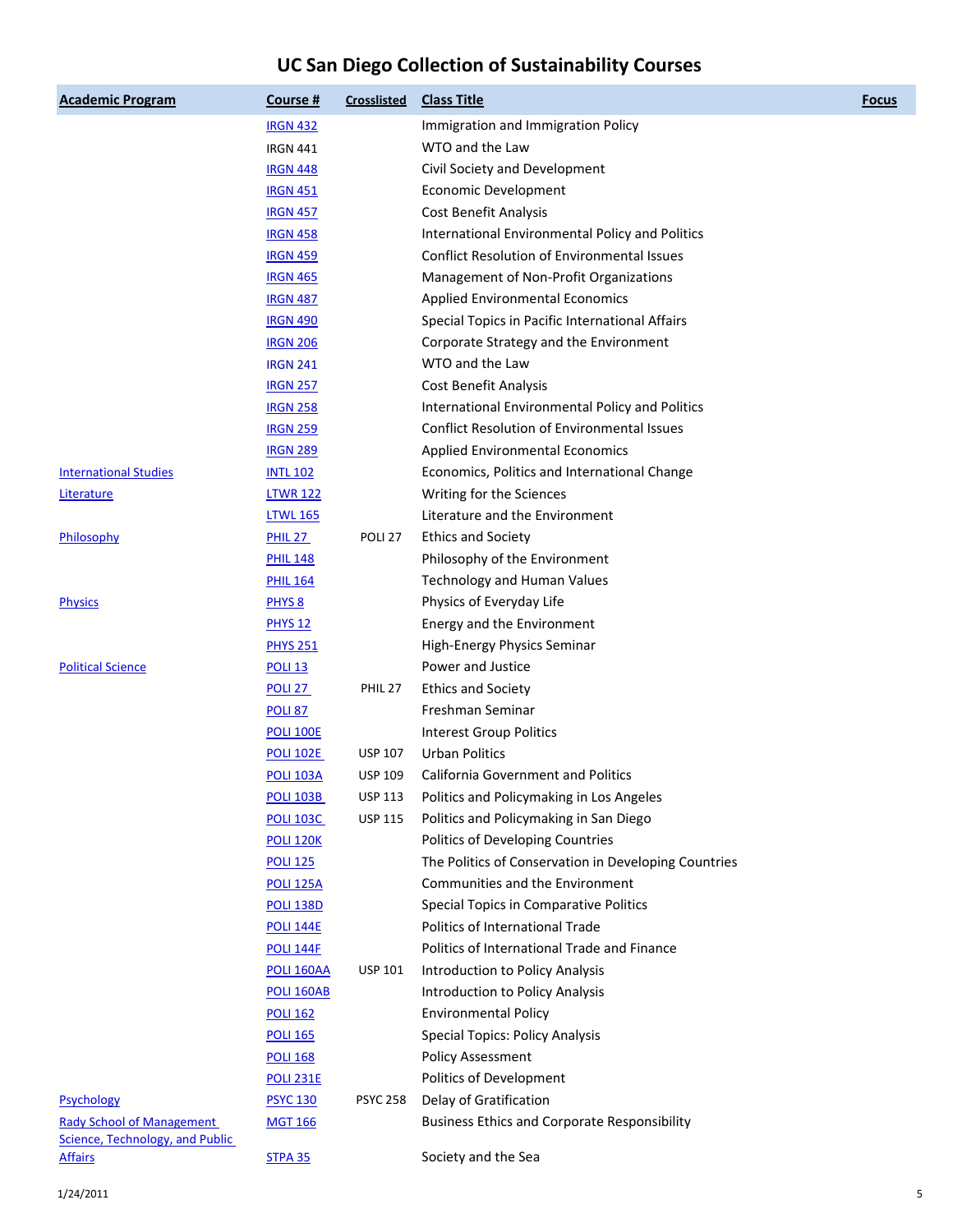| <b>Academic Program</b>                    | Course #        | Crosslisted | <b>Class Title</b>                                              | <b>Focus</b> |
|--------------------------------------------|-----------------|-------------|-----------------------------------------------------------------|--------------|
| <b>Scripps Institution of Oceanography</b> | SIO 10          |             | The Earth                                                       |              |
|                                            | <b>SIO 12</b>   |             | History of the Earth and Evolution                              |              |
|                                            | SIO 15          |             | <b>Natural Disasters</b>                                        |              |
|                                            | <b>SIO 20</b>   |             | The Atmosphere                                                  |              |
|                                            | <b>SIO 25</b>   |             | <b>Climate Chance and Society</b>                               |              |
|                                            | <b>SIO 30</b>   |             | The Oceans                                                      |              |
|                                            | <b>SIO 35</b>   |             | Water                                                           | F            |
|                                            | <b>SIO 40</b>   |             | The Biosphere                                                   | F            |
|                                            | <b>SIO 87</b>   |             | Freshman Seminar                                                |              |
|                                            | <b>SIO 101</b>  |             | California Coastal Oceanography                                 |              |
|                                            | <b>SIO 104</b>  | SIO 255     | Paleobiology and History of Life                                |              |
|                                            | <b>SIO 112</b>  |             | Urban Landscapes                                                |              |
|                                            | <b>SIO 117</b>  |             | The Physical Climate System                                     |              |
|                                            |                 |             | Atmospheric Chemistry and the Biochemical Cycles of Atmospheric |              |
|                                            | <b>SIO 142</b>  |             | <b>Trace Gases</b>                                              |              |
|                                            | <b>SIO 148</b>  | SIO 248     | Evolution of Earth's Biosphere                                  |              |
|                                            | <b>SIO 192</b>  |             | Senior Seminar                                                  |              |
|                                            | <b>SIO 201</b>  |             | Geological Record of Climate Change                             |              |
|                                            | <b>SIO 208</b>  |             | Seminar in Applied Ocean Sciences                               |              |
|                                            | <b>SIO 209</b>  |             | <b>Special Topics</b>                                           |              |
|                                            | <b>SIO 213</b>  |             | MAE 214B Ocean Turbulence and Mixing                            |              |
|                                            | <b>SIO 214B</b> |             | MAE 224B Environmental Fluid Dynamics                           |              |
|                                            | <b>SIO 217A</b> |             | Atmospheric and Climate Sciences I                              |              |
|                                            | <b>SIO 217B</b> |             | Atmospheric and Climate Sciences II                             |              |
|                                            | <b>SIO 217C</b> |             | Atmospheric and Climate Sciences III                            |              |
|                                            | <b>SIO 219</b>  |             | Special Topics in Physical Oceanography                         |              |
|                                            | <b>SIO 220</b>  |             | Observations of Large-Scale Ocean Circulation                   |              |
|                                            | <b>SIO 240</b>  |             | <b>Marine Geology</b>                                           |              |
|                                            | SIO 243         |             | <b>Marine Paleoecology</b>                                      |              |
|                                            | <b>SIO 248</b>  |             | Evolution of Earth's Biosphere                                  |              |
|                                            | <b>SIO 262</b>  |             | Seminar in Marine Natural Products                              |              |
|                                            | <b>SIO 264</b>  |             | Special Topics in Marine Natural Products Chemistry             |              |
|                                            | SIO 265         |             | <b>Chemical Ecology of Marine Organisms</b>                     |              |
|                                            | <b>SIO 275A</b> |             | <b>Benthic Ecology</b>                                          |              |
|                                            | <b>SIO 275B</b> |             | Natural History of Coastal Habitats                             |              |
|                                            | SIO 276         |             | Quantitative Theory of Populations and Communities              |              |
|                                            | <b>SIO 270</b>  |             | Pelagic Ecology                                                 |              |
|                                            | <b>SIO 270A</b> |             | <b>Fisheries Oceanography</b>                                   |              |
|                                            | <b>SIO 278</b>  |             | Seminar in Ocean Biosciences                                    |              |
|                                            | <b>SIO 279</b>  |             | Special Topics Biological Oceanography                          |              |
|                                            | <b>SIO 280</b>  |             | <b>Biological Oceanography</b>                                  |              |
|                                            | <b>SIO 286</b>  |             | Marine Science, Economics and Policy                            |              |
|                                            | <b>SIO 290</b>  |             | <b>Marine Biology</b>                                           |              |
|                                            | <b>SIO 296</b>  |             | Special Topics in Marine Biology                                |              |
| <b>Sociology</b>                           | <b>SOCI 20</b>  |             | Social Change in the Modern World                               |              |
|                                            | <b>SOCI 30</b>  |             | Science, Technology, and Society                                |              |
|                                            | <b>SOCI 87</b>  |             | Freshman Seminar                                                |              |
|                                            | <b>SOCI 115</b> |             | Social Problems                                                 |              |
|                                            | <b>SOCC 149</b> |             | Sociology of the Environment                                    |              |
|                                            |                 |             |                                                                 |              |